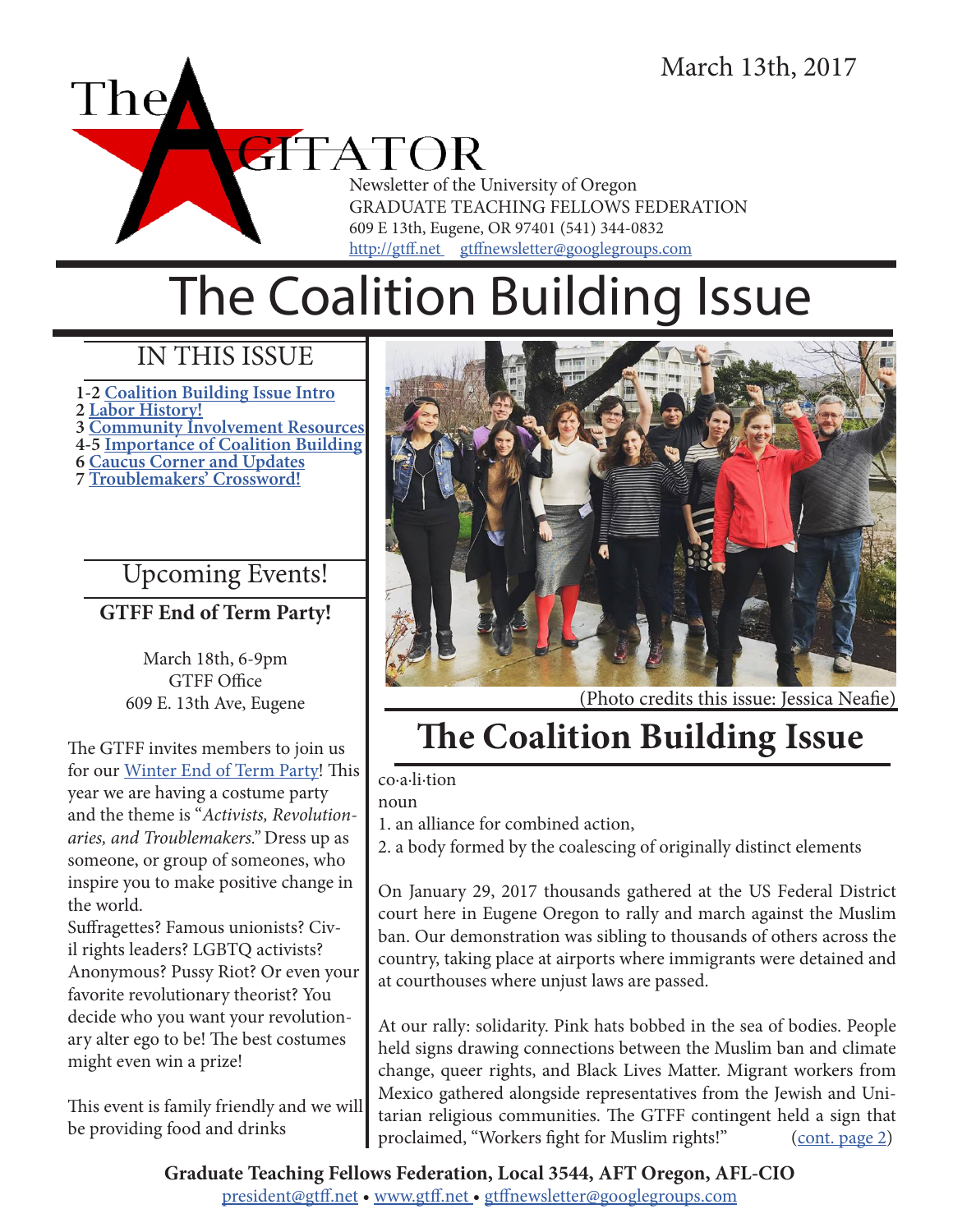

## **Coalition Building (cont)**

Everyone present knew that we were stronger together.

This is our third themed Agitator issue. In December 2016 we rejected authoritarianism. Last January, we provided tools of resistance. Today, we bring the message of coalition building for political change and radical transformation of society.

Together we are strong, and together we win.

As we move forward, we need to take the struggles of other communities as our own, now more than ever. The same forces that want to turn labor rights back to the 1800s want to do the same for the rights of women, people of color, LGBTQ communities, and people with disabilities. Without resisting in large numbers in common cause, we will suffer the erosions of so many rights while the Earth, our collective home, becomes fated to transition into a burned out husk unfit for its current species, humanity included. This is a threat we can defeat, but only if we can look beyond the tendency to focus on single-issue approaches to politics.

In this spirit, we hope this issue inspires and supports your multi-faceted activism. We have an article on coalition building (with a focus on our important campaign around a better UO budget model). Also included are a list of community involvement resources, an announcement on behalf of our new Environmental Justice caucus, and a labor and social-justice themed Crossword puzzle!

We hope to encourage critical thought and multi-faceted activism in all our allied struggles. We hope to fight beside you and all our allies. And most of all, we thank you for being in the struggle with us, we're proud to fight beside you.

In Solidarity,

| 111 Johanney,<br>The Editorial Board of The Agitator<br>Ya Gotta Keep 'Em Agitated! Labor History                                                                          |                                                                                                                                        |                                                                                                                                                                                  |
|----------------------------------------------------------------------------------------------------------------------------------------------------------------------------|----------------------------------------------------------------------------------------------------------------------------------------|----------------------------------------------------------------------------------------------------------------------------------------------------------------------------------|
|                                                                                                                                                                            |                                                                                                                                        |                                                                                                                                                                                  |
| In the Ludlow Massacre (Ludlow,<br>1.                                                                                                                                      | killed up to 2000 striking workers near the<br>town of Ciénaga, throwing bodies into the<br>sea to erase records of the number killed. | Emiliano Zapata organized and ef-<br>5.                                                                                                                                          |
| Colorado, April 20 1914), striking miners<br>armed themselves and barricaded the<br>entrance to Ludlow, when the Colorado                                                  | In 2012, the Chicago Teachers' Union<br>3.<br>voted in favor of a strike, with 90% of                                                  | fectively ran an indigenous revolution out<br>of Southern Mexico during the Mexican<br>Revolution under the slogan Justicia, Tier-<br>ra, y Libertad: Justice, Land and Liberty. |
| National Guard and camp guards attacked.<br>26 people in the encampment died in the<br>siege, and the strike influenced the need<br>for new labor laws in the face of such | teachers present to vote, and 98% of those<br>voting yes to strike, and ultimately man-<br>aged to undo the majority of No Child Left  | Zapata's army managed to win land redis-<br>tribution in spite of his own assassination.                                                                                         |
| heavy-handed tactics by John D. Rocke-<br>feller.                                                                                                                          | Behind's high-stakes testing policy within<br>Chicago while increasing pay without                                                     | This Important Quote?                                                                                                                                                            |
| In 1928, the US threatened to invade<br>2.                                                                                                                                 | layoffs.                                                                                                                               | "If capital and labor ever do get together<br>it's good night for the rest of us." -                                                                                             |
| Columbia to suppress plantation unioniz-<br>ing efforts (in the interests of the United                                                                                    | Student unions all across Chile<br>4.<br>protested for 2 years from 2011-13 to force                                                   | Kin Hubbard, Journalist                                                                                                                                                          |
| Fruit Company, today Chiquita if you're                                                                                                                                    | college to remain financially accessible to<br>all students. The strikes effectively ended                                             | Jordan Clementi<br>Communications Committee                                                                                                                                      |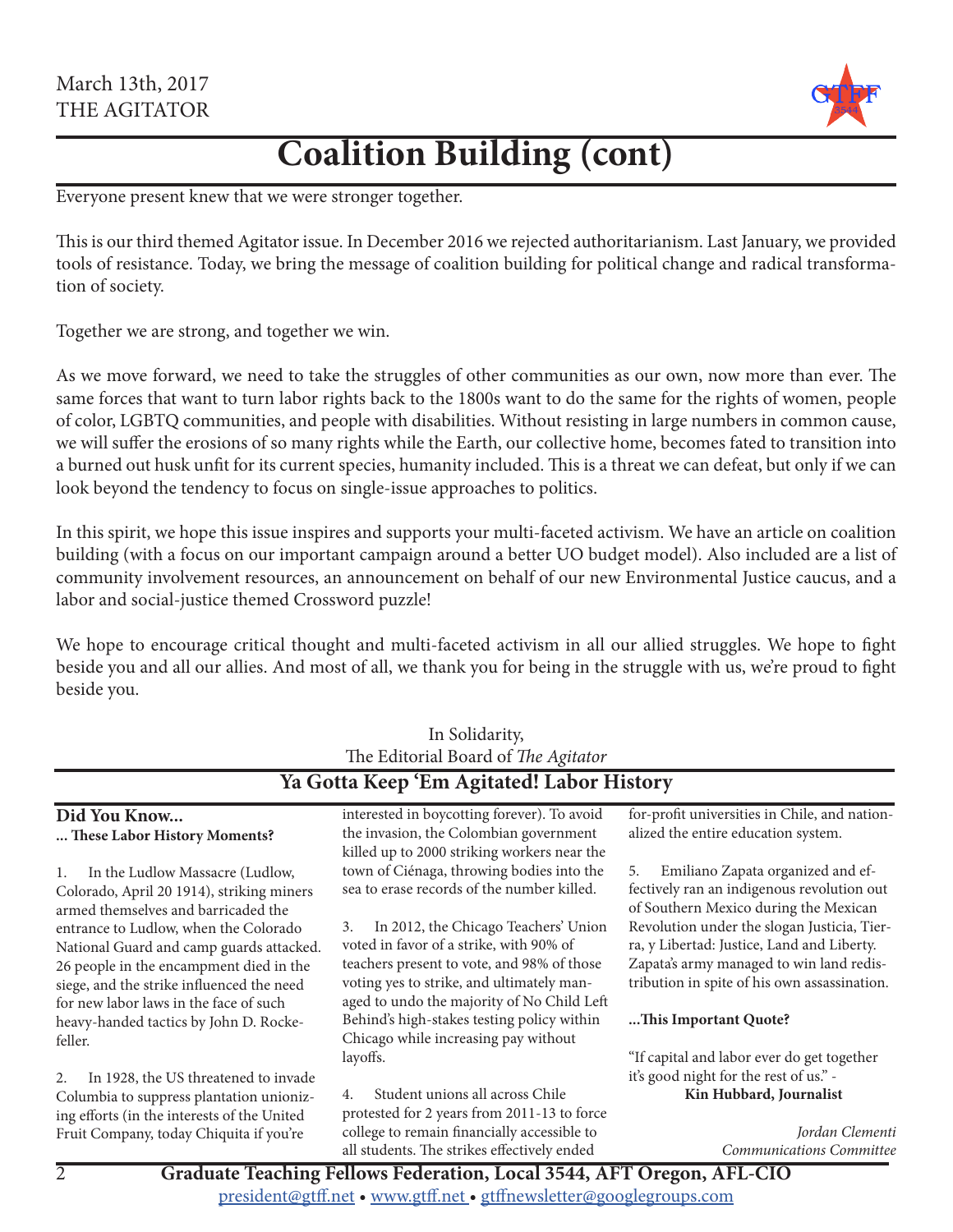

#### **WHAT: Black Lives Matter**

 $Th\epsilon$ 

Goal: To stop racist, anti-black policing laws and practices that result in high incarceration rates and death.

**ATATOR** 

Learn more: facebook.com/blacklivesmatterpdx/

### **WHAT: Rally Against the Muslim Ban**

Goal: To open USA borders and stop lies that demonize Muslims as "terrorists."

Learn more: adl.org/civil-rights/ discrimination/c/anti-muslim-bigotry.html#.WJ5m4usrLnA

### **WHAT: NoDAPL (No Dakota Pipeline)**

Goal: To protect the sovereignty of Indigenous Nations and stop environmental degradation; in particular, to stop the Dakota Pipeline. Learn more: nodapl.life

### **WHAT: Women's March**

Goal: To protect women's access to abortion and other health care and to stop rape.

Learn more: womensmarch.com

#### **WHAT: Lane Community Defense Network**

Goal: An intersectional community network to stop the rise of Nazi, fascist, and white supremacist movements.

Learn more: facebook.com/pg/ LaneCommunityDefenseNetwork/ about/?ref=page\_internal



### **WHAT: Scientists March on Washington**

Goal: To protect evidence-based policy.

Learn more: facebook.com/ScientistsMarch/

Learn more (local branch): https:// www.facebook.com/sciencemarcheugene/

### **WHAT: No Wall/Sanctuary City**

Goal: To maintain open borders, protect migrants, and build sanctuary cities; stands against deportations.

Learn more: facebook.com/eugenespringfieldsanctuarycities/

### **WHAT: Eugene Springfield Solidarity Network**

Goal: We bring together labor unions, religious groups, and community organizations to support the civil and economic rights of all working people.

Learn More: facebook.com/eugenespringfieldsolidaritynetwork/

### **WHAT: Community Alliance of Lane County**

Goal: Educating and mobilizing for peace, dignity, and social, racial, and economic justice.

Learn more: calclane.org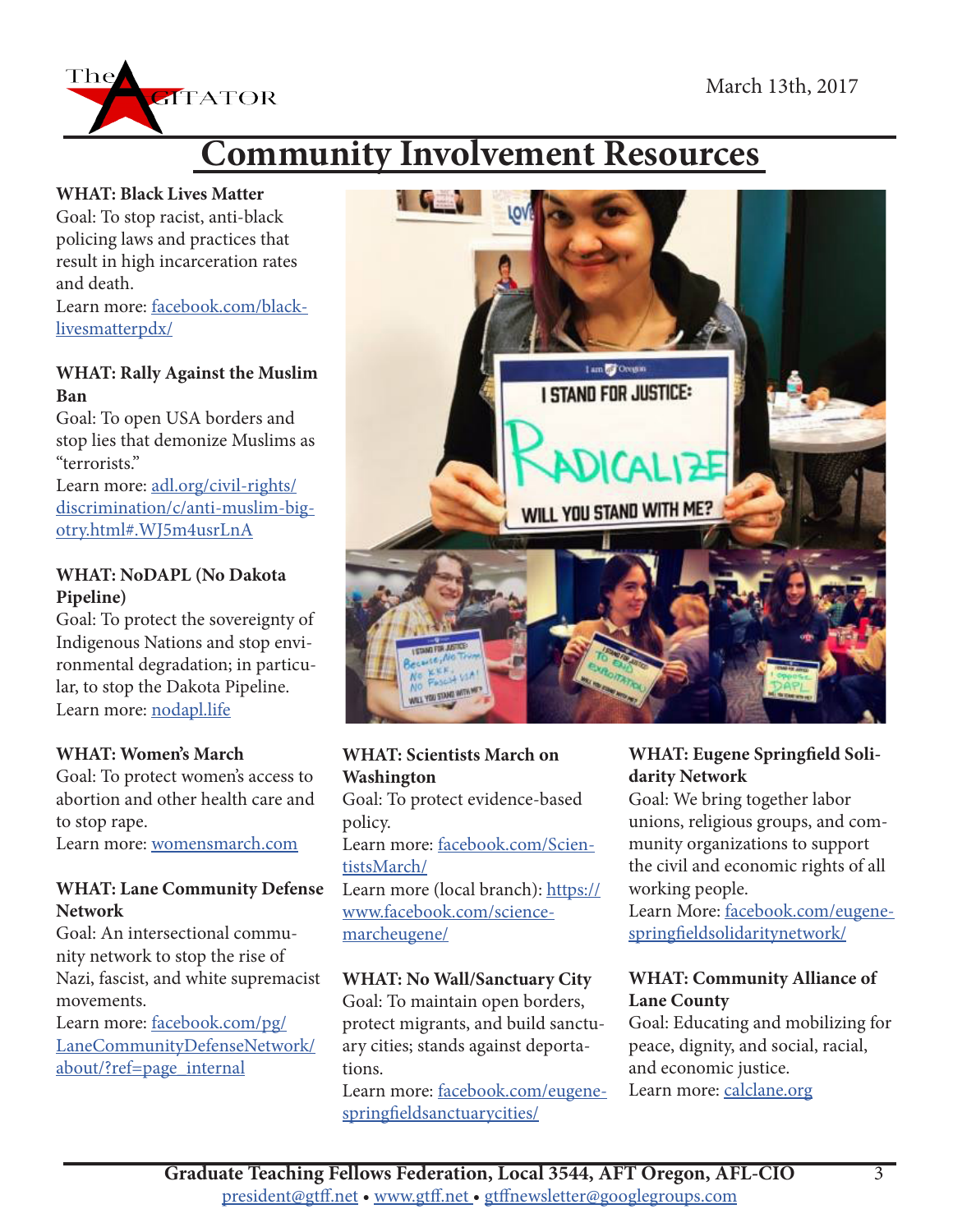

## **The Importance of Coalition Building**

EDUCATIO KING JOKE

> why we should like it) our trenches are becoming more crowded.

For many, the election of Donald Trump was the tipping point that made everything different. It has certainly been a massive call to action, and it's on us, those organized in unions, in community organizations, in cooperatives, in student organizations, in political actions groups, to not let this opportunity slide us by.

The present time requires that our Union do much more than just fight for a good contract, it requires that we transform it into a place where we can organize as grad students AND as community members, and for that, we need to build strong bonds with other

Though it might be hard to notice given the present state of things, the struggle to change the current system we live in did not start on November 9th 2016, yet there is no denying that in the past months a sense of urgency has become apparent.

If before we were organized and trying to enact change (but knew that tomorrow was just like any other day), today we don't feel like business as usual anymore. Today each day seems to count more than ever, we have become restless, and we are in despair but also full of energy. The uneasiness, that some of us have felt for years, seems to have translated to a bigger scale, and whether we like it or not (and I could make the case of

organizations and unions in our University and in the community.

As many of you know, when some members of the Bargaining Team and the E-Board went at the beginning of Winter Term to officially sign our new contract to President Schill's house, we unfortunately found out about some of his plans regarding the University's budget (spoiler alert, they are not great). We left that night once again with a sense of urgency. However, the University's budget is not an issue that we, as the GTFF, could face alone, even if we are directly affected by the policies in place.

For those of us in the room that night something became clear; if we wanted to do something about how the priorities of the University's budget were set, if we wanted to strive for a bigger role in the decision making process, if ultimately, we wanted to fight for inclusive, egalitarian, democratic and emancipatory education, we could not do it alone.

There are different reasons and different moments when attempting to build a Coalition to deal with a specific issue might be a good idea. I want to use the 'Coalition for High-Quality and Affordable Education with Fair Labor Practices' as an example to talk about why is important to be thinking about Coalition building in this political climate. (cont. page 5)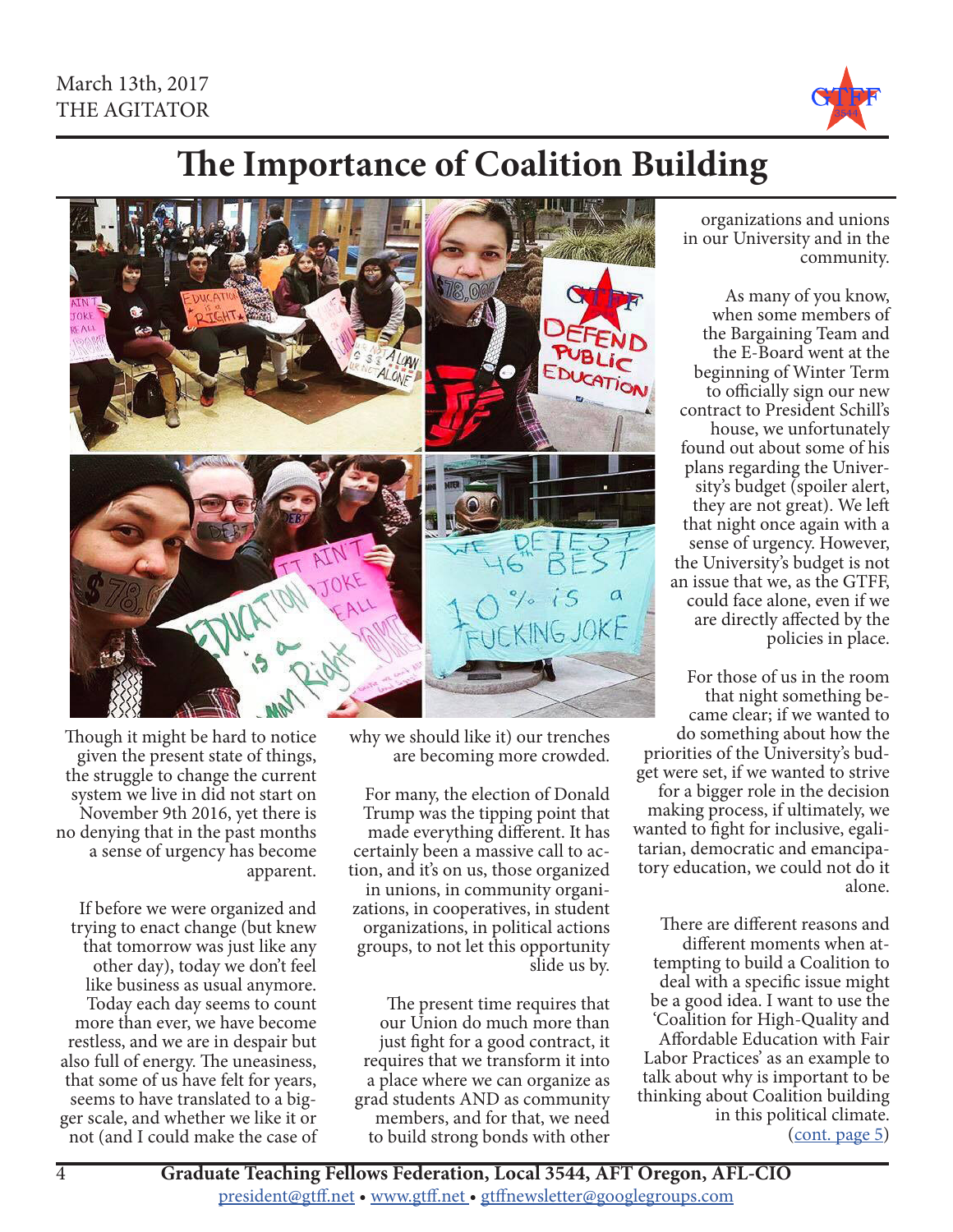

# **Coalition Building... (cont)**

First, we thought that because the budget was a campus wide issue, any actions should at least include un-

dergrad student organizations and the rest of the unions on campus.

We needed to learn about how they were affected and join them in their fights. We also needed their voices. That is why the first step was to create a working group open to all organizations, where we could all sit at the table as equals and discuss about what was happening.

Second, this was not a new issue. Although we had learned of new information that would change the current rules

of the game slightly, the movement of the University of Oregon towards a market model, towards the privatization of a public institution, has been happening for decades. In that sense, it was important to start building from what had already been done.

We had to craft a strategy that took lessons from the past efforts, and the institutional knowledge that all of these organizations have.

Third, we knew that many organizations were already involved in many actions regarding the Higher Education budget, at the University and at the State level, and it was important for us to not duplicate efforts. If some organizations on Campus for example, where already doing a campaign to gather signatures to fight against the Tuition Raise, it didn't make sense for us to start a similar one, but to join efforts with them.



Fourth, having a Coalition helps consistency when addressing a community issue. Consistency is important

because having unity in our assessing of the situation, in our demands and in our goals, makes the possibility of becoming an important actor in a public discussion more real.

If what we are opposing is corporations that resist any tax bill that could help improve funding for education, a government at the State not interested in fighting against the privatization and absolute commodification of public education, a government at the

Federal level actually very interested in continue privatizing our schools, and we are serious about trying to enact change, we need to be clear and consistent.

Last but not least, building a Coalition helps us move past our individual organization. It allows us to share ideas, build trust, build solidarity, and build unity. If what we are striving for is real change, we cannot do it alone. This is what I understand as the heart of Coalition building, the common space, the common table where we can all sit at and work together towards common goals, so that when we stand to fight back, we are stronger than ever.

> *Lola Loustaunau Co-VP of Political Education*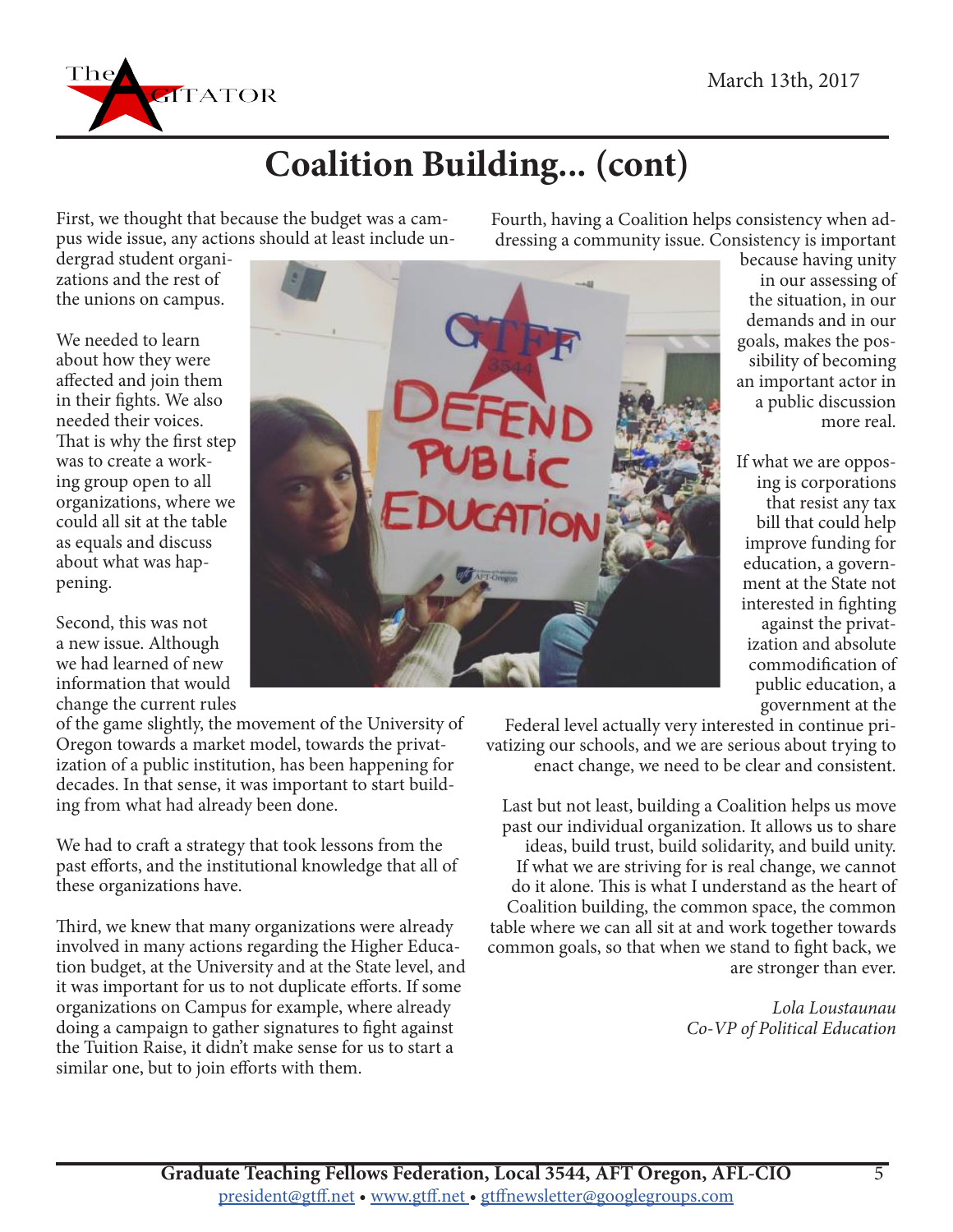

### **Caucus Corner and Updates:**

*Editor's Note: Another new feature I'm starting in the Agitator is the Caucus Corner, a dedicated space where Caucuses can introduce themselves to the membership, and communicate anything they wish, from simple statements to full analyses or whatever else is among their priorities. Caucuses serve important communities within the GTFF, and hopefully this will be a useful ven- ue for their goals!* 

*In Solidarity,* 

*Jeff Ewing, VP of Membership Communications*

#### *Workers' Caucus Statement*:

The workers caucus is committed to promoting a<br>radical class consciousness and solidarity within the<br>GTFF, with other unions, and with other social movements. In order to do so, the Workers' Caucus embraces and organizes around a social movement unionism approach to fight for social justice both within and beyond the GTFF.

In Solidarity,

*Andy Labuza Chair, Workers' Caucus*

### *Environmental Justice Caucus Statement*

The new Environmental Justice (EJ) Caucus has hit the ground running, after successfully starting up at the beginning of the year. With a dedicated group of GTFF members from across numerous disciplines, the caucus has focused on developing a working defini- tion of "environmental justice," drafting a mission statement, and organizing actions that can bridge both environmental justice and labor union interests.

For those unfamiliar, environmental justice (EJ) is both a field of study and a social movement that seeks to address the unequal distribution of environmental benefits and harms.

It asks whether procedures and impacts of environ- mental decision-making are fair to the people they affect, and recognizes that social justice issues are inherently bound to environmental issues. It seeks to overcome unequal exposure to environmental risks, and distribution of benefits in the context of racism, classism, and sexism. EJ supports the creative resistance of different communities to environmental hazards. And finally, it examines how environmental privilege is shaped by race, class, and gender, and

acknowledges the right of non-human species and natural ecosystems to exist, persist, maintain, and regenerate.

The EJ Caucus has four main goals:

1. Outreach and support - education/recreation<br>and allyship both within the greater Eugene-area com-<br>munity and the UO community<br>2. Internal education/analysis - educating our

peers and colleagues about issues in science and the environmental field<br>3. Policy advocacy for decisions within the

3. Policy advocacy for decisions within the union - helping to advise the union on current issues regarding EJ in order to make informed decisions for endorsement and advocacy<br>4. Coalescing agent for campus and community

4. Coalescing agent for campus and community environmental activism - bringing together environ- mental groups around campus and the community that have common goals and interests

To this end, the caucus has begun organizing a num- ber of actions in which union, university, and commu- nity members are encouraged to take part:

• Tabling at the <u>Public Interest Environmental</u><br>Law Conference (PIELC 2017)

• Mobilizing students to take part in collective actions, such as the the upcoming Climate March, and the March for Standing Rock Eugene among others. **Supporting the efforts of Divest UO** and the Climate Justice League in the divestment campaign • Helping out with the new Center for Environ-<br>mental Futures' upcoming Environmental Justice Film

Festival, April 29-30 The EJ Caucus invites all to join in our efforts. We

welcome involvement at any level -- leaders, partici-<br>pants, or those who just want to show up every now and again. We are continually and actively looking for opportunities in the community to support EJ efforts, so please feel free to contact us with your ideas, con- nections, or questions.

If you'd like to get involved in the EJ Caucus, find us on Facebook @EJGTFF or visit our webpage at http://<br>gtff3544.net/environmental-justice-caucus/

> *Andrea Willingham Founding Member, EJ Caucus Communications Committee*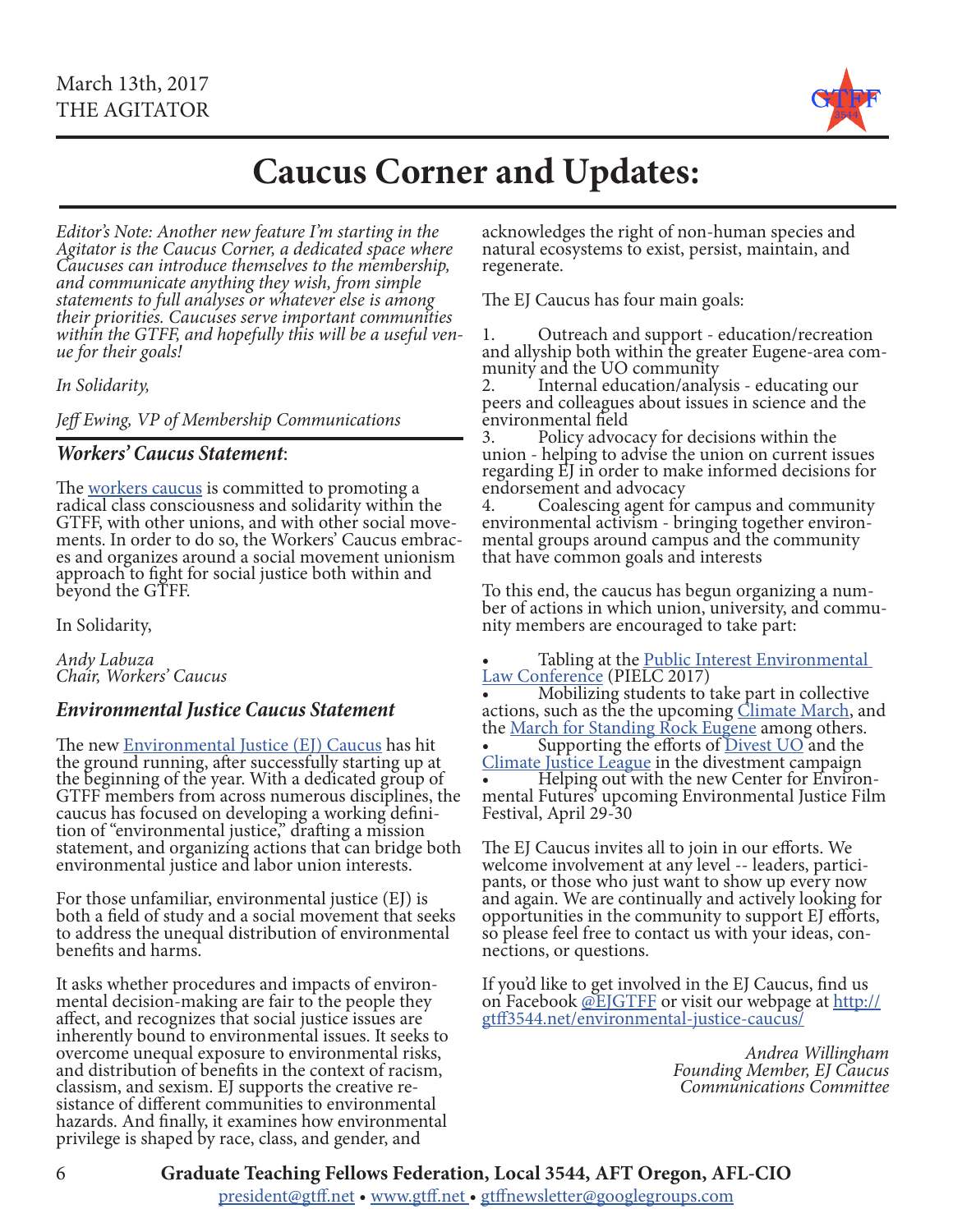



# **Troublemakers' Crossword: Women's History Month Edition**



#### **Across**

 1. Refrain from classic union song written by Ralph Chaplin, "

- 2. Parsons who co-founded The Wobblies
- 3. When you make 78 cents on the dollar
- 4. Rosie the \_\_\_\_\_\_\_\_\_

 $\overline{\phantom{a}}$  , where  $\overline{\phantom{a}}$ 

- 5. Lowell Mill was the first for working women
- 6. Anarchist activist and writer, Emma

7. UO donor and sweatshop employer Phil

 8. Last words spoken by IWW singer Joe Hill, "Don't mourn, \_\_\_\_\_\_\_\_\_\_!"

*Kadie Manion President, GTFF Jeff Ewing VP of Membership Communications, GTFF*

### **Down**

- 1. University Bloat
- 2. A day without a \_\_\_\_\_\_
- 3. Withdrawn Labor Secretary, Andy \_\_\_\_\_\_
- 4. It's going up by 10.6% next year

 5. Co-Founder of the National Farmworkers Association with Chavez

- 6. Unionist "Mother" Mary
- 7. What we want with our bread
- 8. This activist movement has made a lot of waves
- 9. Author and first female chief of the Cherokee nation, Wilma
	- 10. Seattle Socialist Alternative candidate, \_\_\_\_\_\_\_\_\_\_\_ Sawant

 11. Song written by Florence Reece during the 1931 Harlan County coal strike, "Which Side

 12. Slogan, "Workers of the world, unite! You have nothing to lose but \_\_\_\_\_\_\_\_\_!"

president@gtff.net • www.gtff.net • gtffnewsletter@googlegroups.com